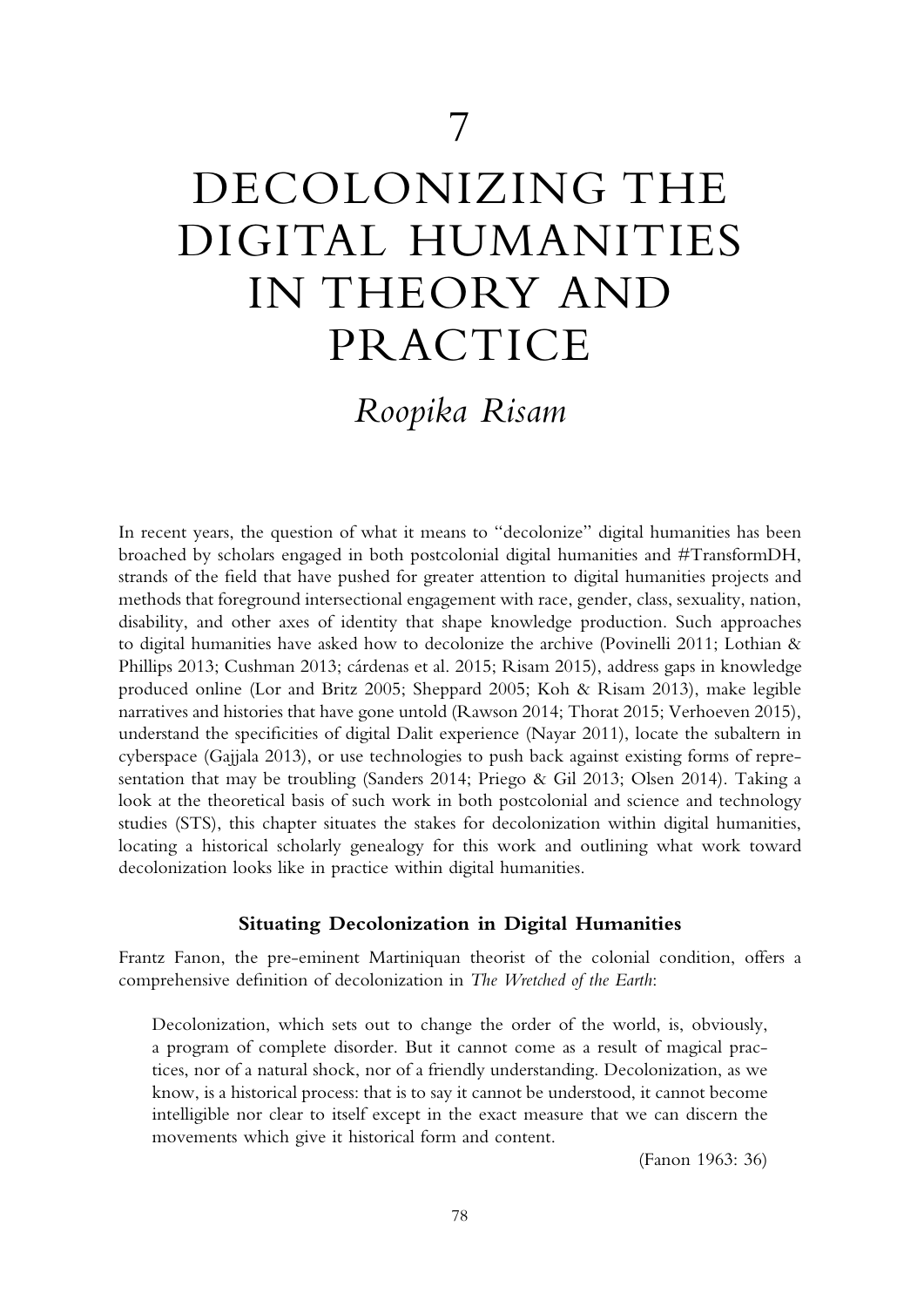As Fanon notes, decolonization is best understood not as a temporal event but as a process. Moreover, it is a process that can only be understood through study of the intellectual, historical, and political dimensions that constitute it. It is here that digital humanities is best poised to intervene: in the affordances of digital technologies that help make decolonization legible and reveal its limits.

Fanon argues that decolonization is necessarily a violent process—violence was a tool of colonial projects, so the master's tools will dismantle the master's house. For Fanon, the vio lence takes physical and figurative forms—the violence engaged by the colonizer against colonial uprisings, armed struggle, the epistemic violence of colonialism, and the violent process of its undoing. In the case of digital humanities, such violence appears in discursive forms. These include reproducing colonial influences in the production of digital knowledge and centering epistemologies and ontologies of the Global North, namely the U.S. and western Europe, which in turn decenters those of Indigenous communities and the Global South. Fanon is a key figure here because his analysis is located in the dynamic between the colonizer and the colonized, between the settler and the native. This is not to say that invoking decolonization is only speaking to the political fact of colonization. On the contrary, it encompasses epistemological dimensions because the political realities of colonization are interdependent with displacement of Indigenous epistemologies and ontologies. The existence of colonization relies on not only ongoing occupation of land but also occupation of regimes of knowledge erected to maintain and legitimate such occupation.

As Kenyan writer Ngugi wa' Thiong'o (1986) argues, it is not only the colony that needs to be decolonized but also the mind of the colonized. This is a result of the way colonialism entails erasure of knowledge, belief, ways of being, and archives. It requires instantiation of structures like law, citizenship, and nationality that locate the colonizer at its center. Moreover, colonialism is not circumscribed by its temporal limits. Neo-colonialism—the control of a formerly colonized state from the outside via the operations of capitalism—demonstrates how legacies of colonialism persist after decolonization. This phenomenon manifests through globalization, cultural imperialism, foreign aid, and investment by multinational corporations.

Yet, the ways decolonization is often invoked in the context of digital humanities may do violence of their own. They risk becoming empty metaphors without specificity, equating decolonization with the need for diversity in the field. In doing so, they miss the opportunity to articulate the practices necessary for challenging the discursive violence of colonialism in digital knowledge production. This equating of diversity with decolonization is part of a trend within antiracist and other identitarian social justice movements, in which decolonization comes to signify a struggle for identity and recognition in the absence of a colonial condition. Eve Tuck and K. Wayne Yang (2012) have argued that invoking decolonization solely as a metaphor undermines the real possibility of decolonization for those whose lives are, in fact, determined by colonialism. Purely metaphorical invocations of colonization are a form of appropriation that decenters ongoing struggles for freedom of Indigenous people by recentering whiteness, even when decolonization is being invoked in favor of antiracist or other social justice-oriented movements (Tuck  $& Yang 2012$ ). When we speak of social justice, it is often in favor of the liberation of oppressed people, of a drive for equity and representation in spaces where they have been disallowed. Yet, decolonization in digital humanities cannot be a simple articulation of the perceived exclusions of the field along lines of race, gender, class, ability, nation, or other axes of privilege and oppression. Such calls promote an "add and stir" approach that suggests the mere addition of "diverse" bodies will transform the practices of digital humanities (Bailey 2011). Instead, the move to decolonize digital humanities requires redress of the traces of colonialism that appear in digital scholarship, which has political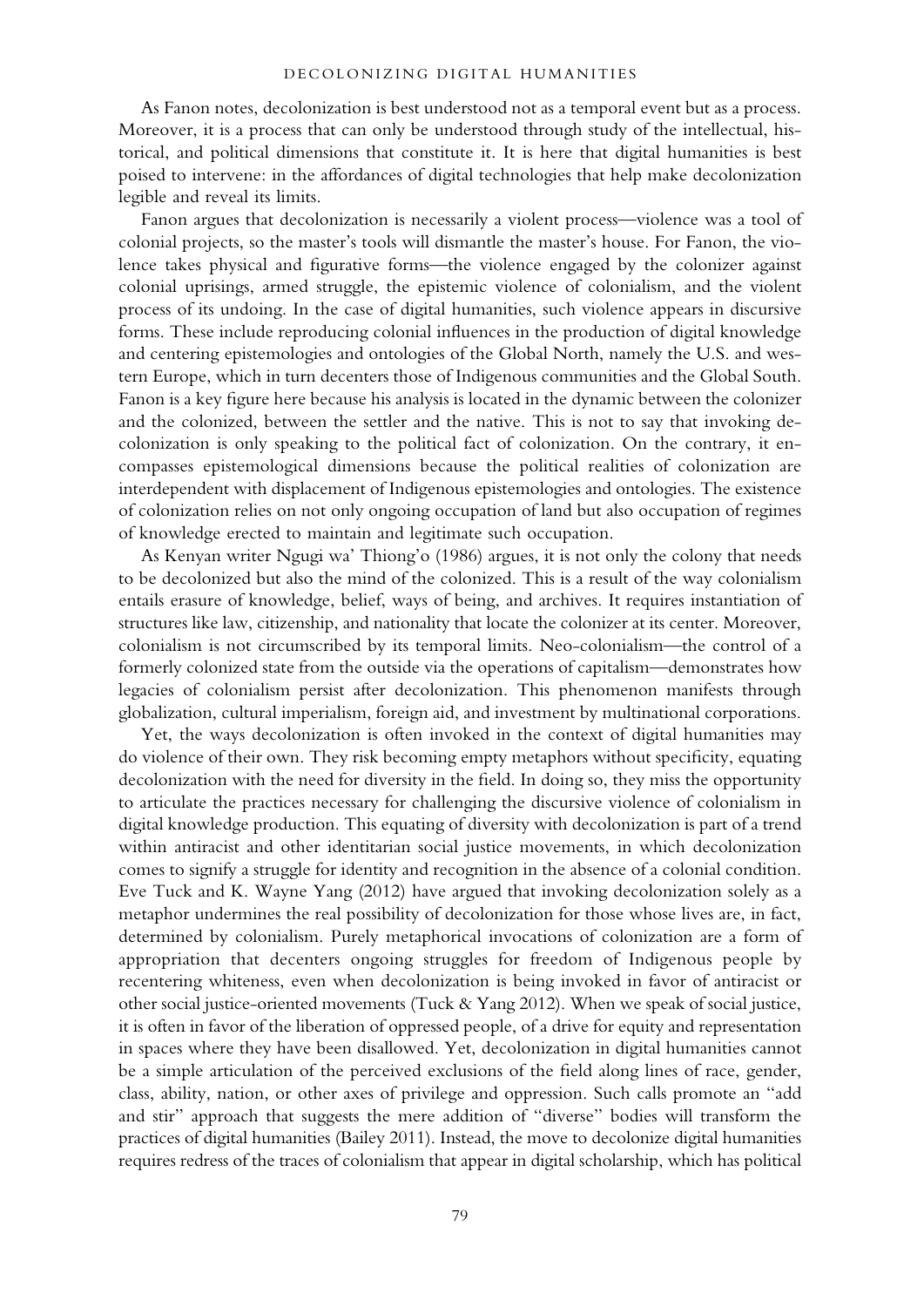#### ROOPIKA RISAM

and epistemological implications. While digital humanities offers tremendous potential for democratizing scholarly knowledge, such possibilities are undercut by projects that recreate colonial dynamics or reinforce the Global North as the site of knowledge production.

While many calls for the decolonization of digital humanities have articulated metaphors for dismantling the operations of power that undergird the production of knowledge in the field—the gatekeepers, reviewers, and definitions that delimit the boundaries of digital humanities—such calls efface the violence of colonialism and the violence of decolonization. Therefore, I am suggesting that—when invoking the relationship between decolonization and digital humanities—the central question is not how digital humanities itself could be decolonized but how digital humanities has contributed to the epistemic violence of colonialism and neo-colonialism. This is evident in both its implication in colonial forms of knowledge production and the ways digital humanities has contributed to historical processes of decolonization. Its further possibilities lie in resisting neo-colonialism in projects and tools.

In the context of digital humanities, we find cognates for these questions in postcolonial approaches to technology developed within STS. Sandra Harding's work, for example, has pioneered the field of postcolonial STS (Harding 1998; 2009). Among the achievements of postcolonial STS are the investigation of alternate genealogies for developments in Western science and technology as well as the drafting of counter-histories that write back to dominant narratives (Anderson 2002; Abraham 2006); recovery and development of a critical apparatus around Indigenous forms of knowledge that have historically been displaced or appropriated by Western systems of knowledge (Abraham 2005; Scott 2011); study of the postindependence legacies of colonialism on science and technology and the effects of neo-colonialism (Adas 1997; Ahmed & Stein 2004); and investigation of the conditions of global capital and politics that influence technology development within the West (Khaifan & Gough 2002; Aneesh 2006; Coe & Hess 2013; Amrute 2016).

Building on the work of Harding and others in postcolonial STS, Kavita Philip, Lily Irani, and Paul Dourish (2010) argue for postcolonial computing as a tactic for engaging with technoscience. Rooted in their critiques of the fraught universals proffered within scholarship on human-computer interactions for development, they make the case for attention to the ways that colonial technologies and ways of knowing influence design of computing technology (2010). Postcolonial computing is "a bag of tools that affords us contingent tactics for continual, careful, collective, and always partial reinscriptions of a cultural-technical situa tion in which we all find ourselves" (2010: 3). It engenders questions of technology and translation, mobility, labor, and infrastructure and how they manifest across cultural contexts.

Syed Mustafa Ali (2014) has proposed that "decolonial computing" is a more appropriate framework. Grounded in Charles Mills' critique of social contract theory, which argues that white supremacy subtends Mills' notion of the "racial contract," Ali draws on the decolonial theories that emerge from Latin American studies, particularly Walter Mignolo's work. The theories that emerge from postcolonial thought, Ali (2014) argues, are encumbered by the limitations of postcolonial theory, namely insufficient attention to materialist concerns and the Eurocentrism of its philosophical underpinnings. He proposes that decolonial computing reinstantiates the centrality of systemic racial equalities to these approaches to technology.

Drawing on postcolonial STS, the relationship between decolonization and digital humanities rests on the understanding that humanities-based knowledge production—whether in history, art, literature, or culture, more broadly—has historically been wielded as a tech nology of colonialism, as important as the technologies of the slave ship and the gun. There fore, the question at the heart of decolonization and digital humanities is how we can use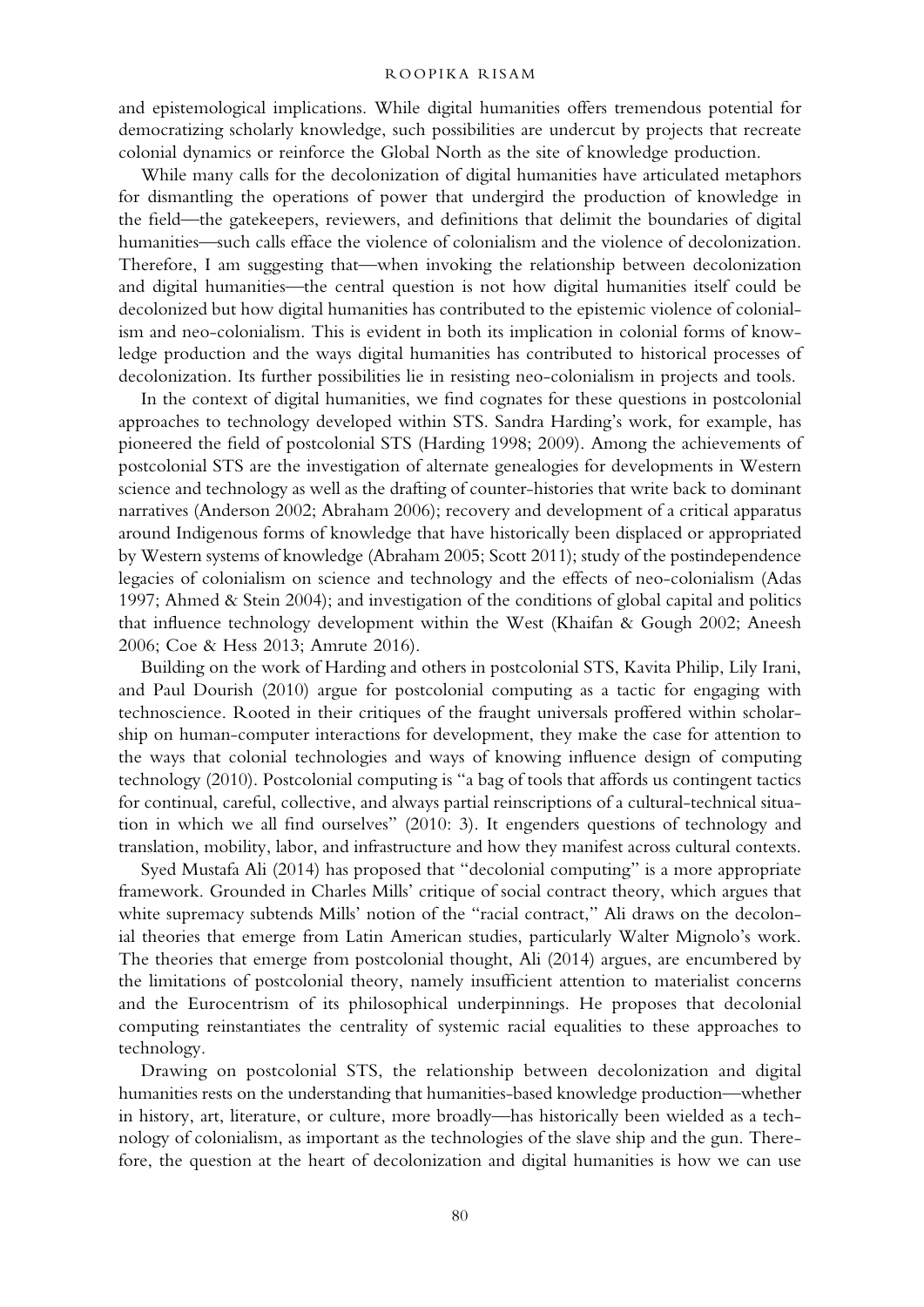#### DECOLONIZING DIGITAL HUMANITIES

technologies to undo the technologies of colonialism. Unlike Fanon's position on the master's tools, Audre Lorde argues, "[t]he master's tools will not dismantle the master's house" (Lorde 1983). Together, the two contradictory statements support the need for the creation of new methods, tools, projects, and platforms to undo the epistemic violence of colonialism and fully realize a decolonized digital humanities. Such inquiry takes many shapes: attending to gaps within archives by interrogating existing ones and building new ones, considering how Indigenous forms of knowledge may be engaged to develop new tools, and seeking the transformative possibilities of technology without ceding to techno-utopianism.

### **Toward Decolonization and Digital Humanities**

At stake in the possibilities for decolonization and digital humanities is the question of the relationship between theory and practice. At key points in the development of the metadiscourse that surrounds digital humanities, the two have been variously pitted against each other, seen as complementary, and described as interdependent. This conversation has taken shape through a number of themes, from the relationship between "hack" (or doing) and "yack" (or talking) (Nowviskie 2014) to the role of tacit knowledge—derived from the act of doing—as a source of theory (Scheinfeldt 2010; Turkel & Elliott 2014; Rockwell 2011; Nowviskie 2012) to the implied theory that informs the development of projects and tools (Bauer 2011). Decolonization in the context of digital humanities is not simply a matter of theory or practice but rather a combination that reiterates that any binary between the two is false. They are both essential and reminiscent of Fanon's reflection on decolonization: "If we want humanity to advance a step farther, if we want to bring it up to a different level than that which Europe has shown it, then we must invent and we must make discoveries" (1963: 255). As such, what I offer here is a look at scholarship and projects that invent and discover the theoretical and practical dimensions—or praxis—of decolonization and digital humanities.

First, the stakes of digital humanities—and therefore of decolonization in digital humanities—can only be understood in their local context. Definitions of digital humanities can only be forged by centering the local and displacing the global. Local differences in practices may be best understood through the framework of "accents"—united in a larger system but unique at the level of the local (Risam 2016). Emphasis on the local has been reiterated through the advocacy of Global Outlook::Digital Humanities, a special interest group of the Alliance of Digital Humanities Organizations, which endeavors to break down barriers to international cooperation within digital humanities writ large. Such work emphasizes the situated nature of knowledge (Haraway 1988). Embracing the process of decolonization and the contributions that digital humanities could make requires beginning with the local, the situated, which we find at the level of practice.

Among scholarly conversations that negotiate the local and the global in the contexts of decolonization, postcolonial studies has been prolific. The discursive dimensions of de colonization are readily legible to those familiar with postcolonial theory: European know ledge production has historically been complicit in colonial projects. As Albert Memmi, Edward Said, and Homi Bhabha among others have argued, these products of Europe have played a significant role in the construction of the relationship between the colonizer and the colonized, enforcing the superiority of Europe in relation to its uncivilized Other (Memmi 1965; Said 1978; Bhabha 1991). Yet, there are limits to this approach, as Ali's theory of decolonial computing suggests. One of the major critiques of postcolonial theory, which Ali echoes, is the tendency of its poststructuralist strand to privilege the power of discursive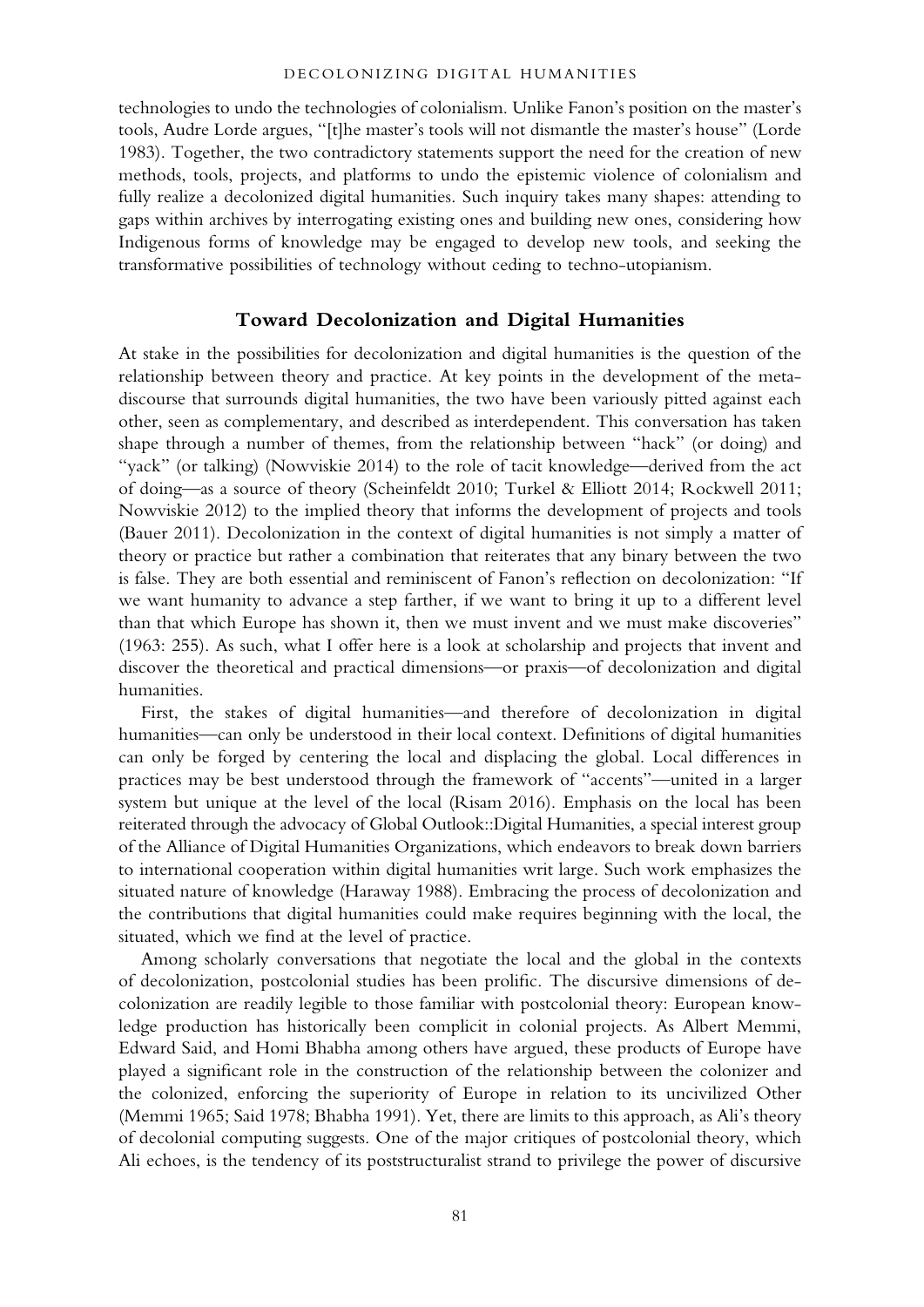#### ROOPIKA RISAM

operations over materialist histories of colonialism (Ahmad 1992; Chibber 2013). Another critique, particularly from scholars in Latin American studies, is that postcolonial studies privileges the operations of British imperialism and extrapolates them for colonialism writ large (Mignolo 1993). Moreover, as Ali and others argue, postcolonial studies derives from continental European philosophy—not the local concerns of the people it purports to represent (Chibber 2013). Nevertheless, the tendency of postcolonial studies toward selfcritique and its insistence on foregrounding the particular over the universal—that is to say, the local over the global—keeps alive the possibility of using it in spite of its British or Eurocentric framing; the act of contesting its possibilities for critique are themselves productive and perhaps even transformative.

Yet, a keener look reminds us of the multiplicity of the local beyond dominant national narratives and culture. The U.S., for example, continues to practice settler colonialism. Therefore, decolonization in the U.S. context requires not only the epistemological inde pendence that wa' Thiong'o (1986) describes but also political independence for colonized Native American nations and tribes. The issue of where Indigenous communities fit within the context of decolonization is a critical one when engaging postcolonial theory in a U.S. context, which has analogues for Indigenous Australians as well as First Nations, Inuit, and Métis peoples in Canada. These national contexts require further exploration of the ways settler colonialism has shaped other nonwhite identities. In the case of the U.S., this requires clearing space for Latinx contributions, documenting African American culture, or pushing back against notions of the Asian model minority.

At stake here is how the definition of "American" has expanded and contracted, granting some the right to the putatively democratic space of the nation but foreclosing it for others. By acknowledging the relationship between settler colonialism and racial politics, we attend to the ways variously other communities have been assimilated into the definition of "whiteness" and those for whom such inclusion is impossible. Moreover, we recognize the historical and ongoing processes of racialization that have sanctioned settler colonialism, authorized Jim Crow, encouraged Islamophobia, and continue to determine immigration policies. In countries ostensibly removed from their histories of colonization, addressing decolonization means acknowledging ongoing legacies of colonialism at the local level. For example, in the United Kingdom this entails attention to postcolonial migrants and their narratives of origin and destination as well as to the effects of state-sanctioned multiculturalism as an ongoing strategy of ambiguity intended to distance the operations of colonialism from the present. These are important issues for digital humanities scholarship to consider in the context of decolonization, and they have been raised by Paul Barrett, who questions the limits of the nation as an analytical category given its implication in state institutions that provide funding (Barrett 2014). Emphasis on the local—a directive of postcolonial studies—demands acknowledgment that there is not a single world or way of being within the world but rather a proliferation of worlds, traditions, and forms of knowledge. These multiplicities only constitute a global dimension insofar as the global is itself diverse and only understood through local particularities.

Where, then, do we find evidence of the intellectual moves within digital humanities that locate decolonization at their center when produced or administered within the Global North? Emerging from Indigenous studies, a number of projects have sought to center Indigenous forms of knowledge and community need in their practice. The Mukurtu Content Manage ment System was developed as a free, open source platform built *with* Indigenous communities to support the development of digital cultural heritage (Mukurtu n.d.).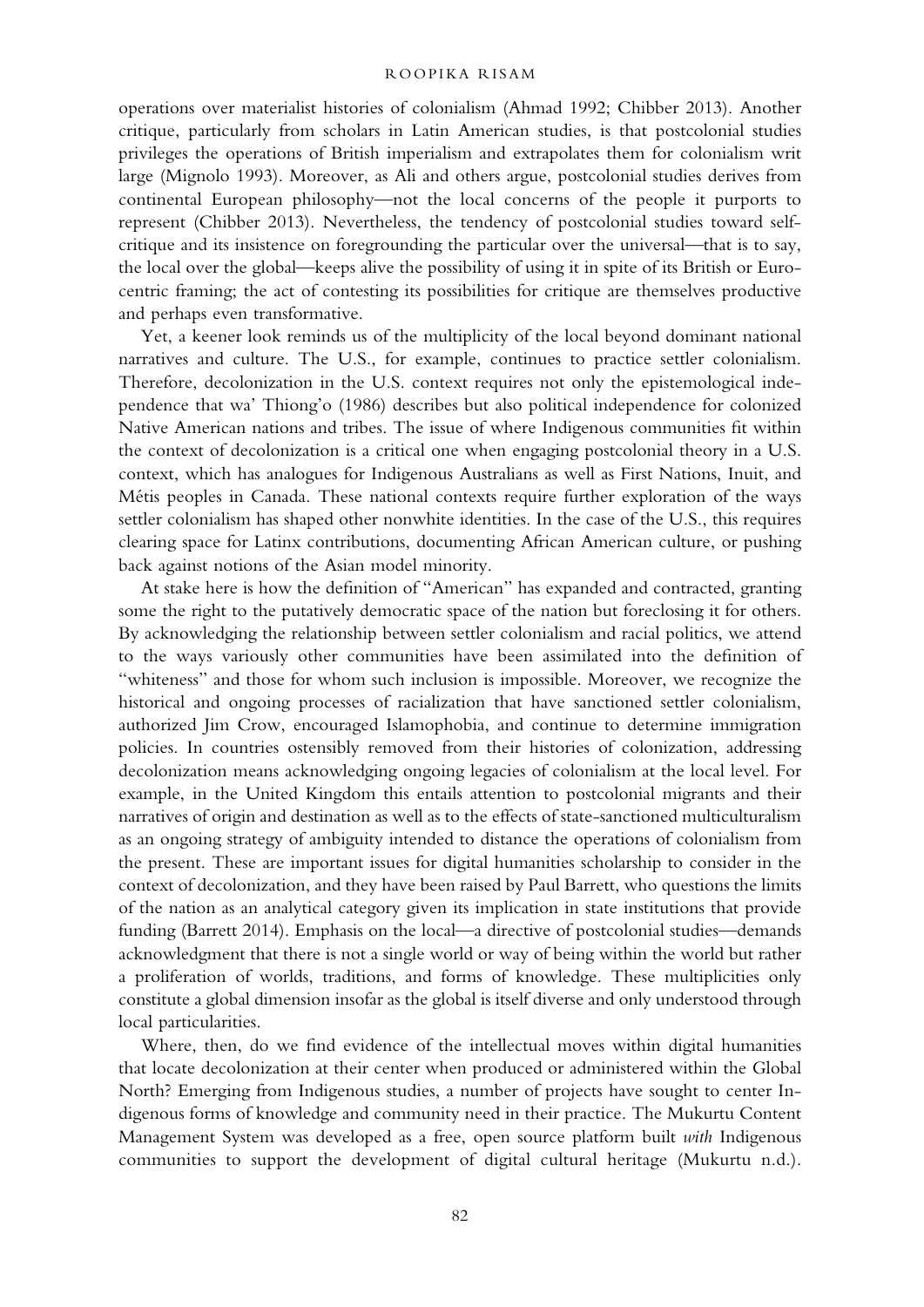The project began in response to needs of the Warumungu Aboriginal community in collaboration with Kim Christen and Craig Dietrich. The platform itself enables greater granu lar control over content than previously existing content management systems, allowing Indigenous communities to exercise cultural protocols for what should be shared and with whom. The idea that information wants to be free has been an influential one in digital humanities, privileging open access to knowledge. Yet, this approach to knowledge is grounded in epistemologies of the Global North. Presuming that freedom of information is a global phenomenon elides the cultural practices of Indigenous communities and the Global South, which often have their own cultural protocols for knowledge transmission. Unlike other content management systems for digital cultural heritage, Mukurtu enables multiple levels of access and privacy to allow communities control over the visibility of objects and artifacts. As such, it marks an important move in decolonizing digital knowledge production because it embeds Indigenous epistemology into its design.

From the perspective of Chicana studies, Chicana por mi Raza: Uncovering the Hidden History of Chicana Feminism (1965–1985), directed by María Cotera and Linda Garcia Merchant, is a digital humanities project intended to preserve the history of Chicana feminist movements in North America (Cotera & Merchant n.d.). The project was developed in collaboration with the Institute for Computing in Humanities, Arts, and Social Sciences (I-CHASS) at the University of Illinois at Urbana Champaign and is financially supported by the University of Michigan. Despite its institutional moorings, the project is only possible because of the contributions of Chicana women represented in the archive who agreed to be interviewed and to share their personal artifacts from their work as feminist activists. As with many grassroots activist movements, the archives of Chicana feminists are decentralized, often held among the personal effects of the movement's participants. This decentralization poses a barrier to making the archive—and, indeed, the history of Chicana feminist activism legible for not only historians but also the public. This project represents a community whose activism and engagement in civil rights has long gone unnoticed in historical narratives within the U.S. As a result, the project collects oral histories, posters, correspondence, and other ephemera, with the goal of providing public access to them. By making this unseen history legible, the project participates in decolonizing national narratives of activism by Chicana feminists.

Scholar, artist, and theorist micha cárdenas's work, which focuses on trans of color movements in digital media, is situated in a commitment to decolonization as well. One key example is her work on the Transborder Immigrant Tool, which she created as part of the Electronic Disturbance Theater (2007). The project repurposes obsolete cellular phone technology to create guidance tools for immigrants crossing the Mexico–U.S. border; these phones direct immigrants to water stations along their journey while also providing them with poetry. The poetry offers not only an aesthetic experience but also survival advice encoded within the poetry. cárdenas's commitments to exploring conditions of the border are also evident in her Scalar game, *Redshift & Portalmetal* (cárdenas 2014). The premise of the game, which combines principles of hypertext with performance, poetry, and film, is that humans have been forced to look beyond the earth for new places to live because of climate change (2014). Through the game, players must consider how dynamics of colonization shape such movement. As players settle on other planets, the game asks them to consider the relationship between space travel and colonization. As settlers, they must further envision new sets of practices that resist settler colonialism. cárdenas's game offers an interactive, online multimedia environment in which players experiment with creating practices of decolonization.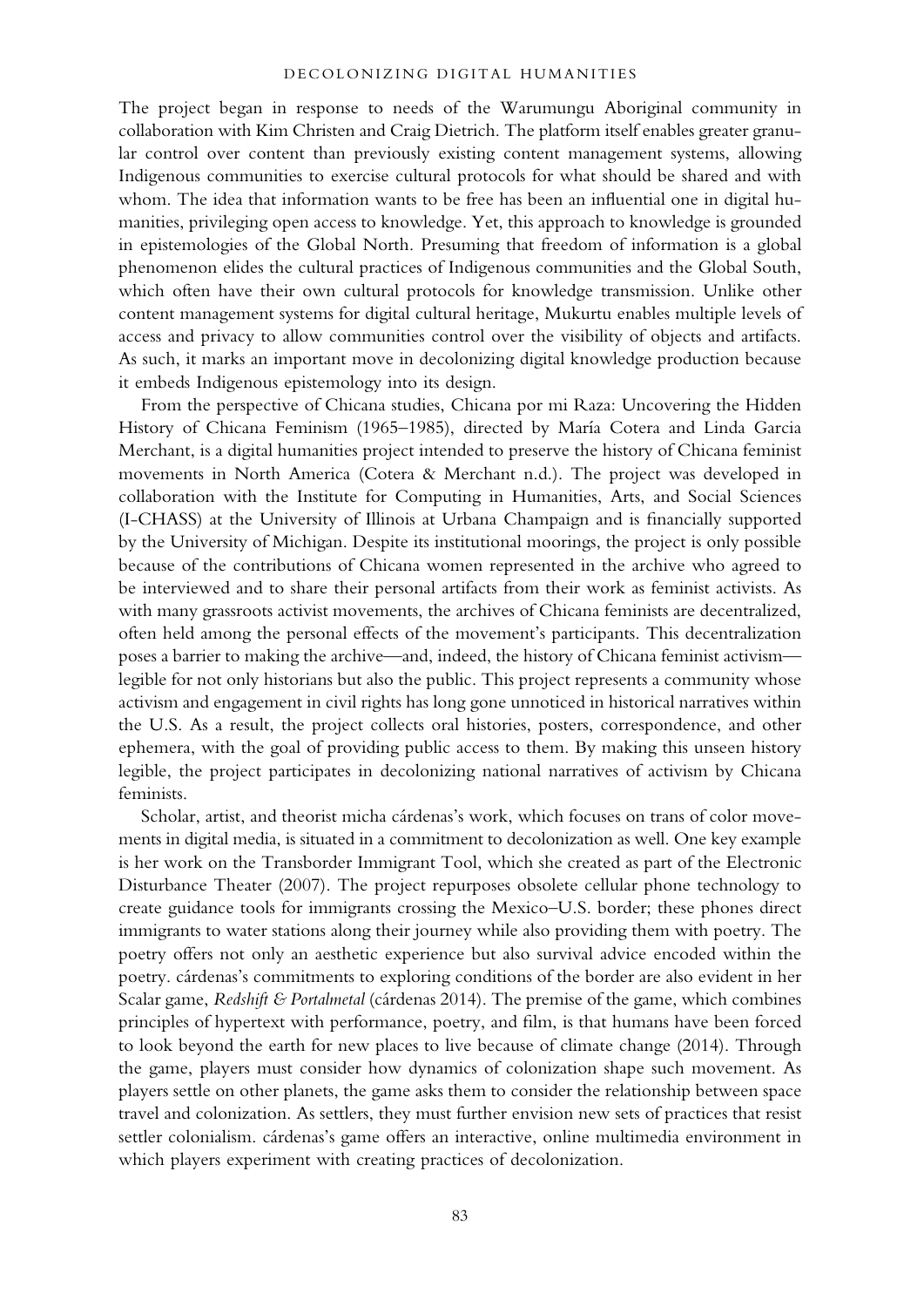#### ROOPIKA RISAM

Finally, *Around Digital Humanities in 80 Days*, edited by Alex Gil, demonstrates a strategy of writing back to dominant narratives—in this case, dominant narratives of digital hu manities—that privilege the U.S., Canada, and the U.K. in their approach to knowledge production. The project began with Gil's habit of sending emails describing digital humanities projects around the world and grew into an 80-day series of posts written by Gil and a team of editors. Open and public-facing in design, the original list from which editors selected entries was crowd-sourced, and the diversity of posts intends to foreground the range of what constitutes digital humanities praxis around the world. The resulting map depicting 80 days' worth of locations offers a challenge to center-based models and maps of digital humanities that depict the U.S. and U.K.—and, to a lesser extent, Canada—as the hotspots of digital humanities around the world. Moreover, the platform itself was built on minimal computing principles and, through its use of the Jekyll platform, is intended to provide quick load times even in low bandwidth environments, making it easily accessible around the world.

What I have offered here is a small sample of the variety of projects that, in their design *and* content, use digital cultural heritage, games, performance art, and mapping in service of decolonization for Indigenous communities, immigrant histories, and the landscape of digi tal humanities itself. These projects share a commitment to foregrounding that which has traditionally been relegated to the position of subaltern in dominant narratives. They resist hierarchies of knowledge that have emerged from the history and legacies of colonialism, positioning Indigenous, immigrant, and Global South knowledges at their center. Such examples avail themselves to the transformative possibilities of technology while calling attention to the ways that they resist easy answers or simple solutions to the ongoing effects of colonialism and neo-colonialism on the production of knowledge. They embrace the hybridity, plurality, contradiction, and tension that are necessary strategies of decolonization. Innovative and experimental, they are culturally located and make a contribution to our understanding of the global dimensions of digital humanities through intervention at the local level. And, at their heart, they situate the relationship between technology and the human, emphasizing how what it means to be human exists independently from neither the history and legacy of colonialism nor the technologies that made colonialism possible. As a result, the possibilities for decolonization in the scholarly contributions of digital humanities lie in continued resistance, appropriation, and theorization of the relationship between colonialism, technology, and the human.

## **Acknowledgments**

I gratefully acknowledge Jentery Sayers for his editorial care with this chapter. This essay was also strongly influenced by the HILT 2015 course, "De/Post/Colonial Digital Humanities." Many thanks to micha cárdenas, my co-instructor; course participants, Jeremy Boggs, Ashley Bycock, Vinamarata Kaur, Joan Lubin, Emily Sessions, Danica Savonick, and Sveta Stoytcheva; and HILT directors, Jennifer Guiliano and Trevor Muñoz.

# **Further Reading**

Fiormonte, D. (2015) "Towards Monocultural (Digital) Humanities?" *Infolet*, retrieved from infolet.it/2015/07/12/ monocultural-humanities.

Galina, I. (2014) "Geographical and Linguistic Diversity in the Digital Humanities," *Literary and Linguistic Computing* 29(3), 307–16.

Gil, A. and É. Ortega (2016) "Global Outlooks in Digital Humanities: Multilingual Practices and Minimal Computing," in C. Crompton, R. J. Lane, and R. Siemens (eds.) *Doing Digital Humanities*: *Practice, Training, Research*, NY: Routledge, 2016.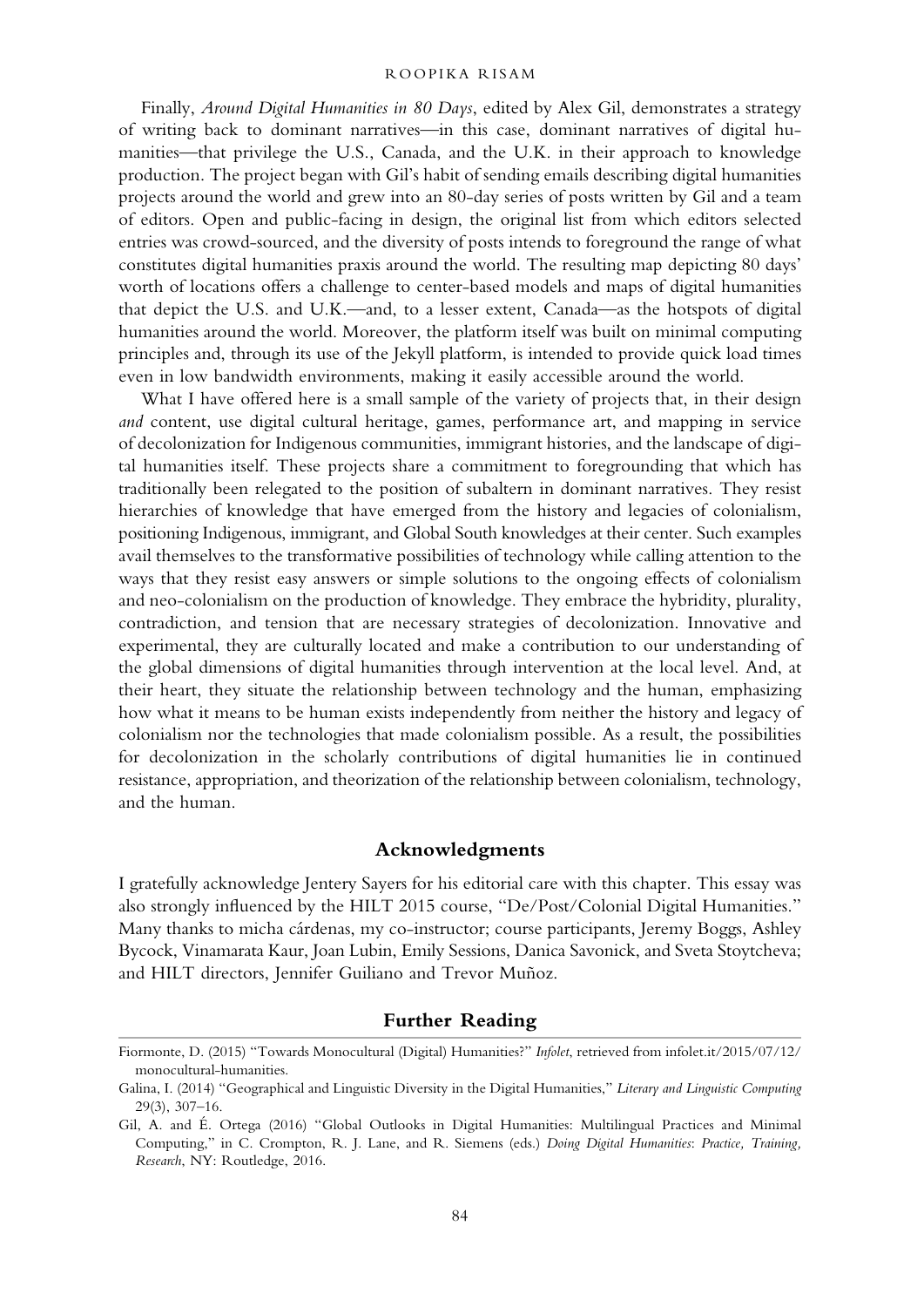#### DECOLONIZING DIGITAL HUMANITIES

O'Donnell, D. P., K. L. Walter, A. Gil, and N. Fraistat (2016) "Only Connect: the Globalization of the Digital Humanities," in S. Schreibman, R. Siemens, and J. Unsworth (eds). *A New Companion to Digital Humanities.* Malden, MA: Wiley, pp. 493–510.

Svensson, P. and D. T. Goldberg (eds.) (2015) *Between Humanities and the Digital*, Cambridge, MA: MIT Press.

#### **References**

- Abraham, I. (2005) "The Contradictory Spaces of Postcolonial Technoscience," *Economic and Political Weekly* 41(3), 210–17.
- Abraham, I. (2006) "The State of Native Americans," *Economic and Political Weekly* 40(35), 3789.
- Adas, M. (1997) "Colonialism and Science," in H. Selin (ed.) *Encyclopedia of the History of Non-Western Science, Technology, and Medicine*, Dordrecht: Kluwer, pp. 214–20.
- Ahmad, A. (1992) *In Theory: Nations, Classes, Literatures*, NY: Verso.
- Ahmed, A. and J. A. Stein (2004) "Science, Technology and Sustainable Development: A World Review," *World Review of Science, Technology and Sustainable Development* 1(1), 5–24.
- Ali, S. M. (2014) "Towards a Decolonial Computing," retrieved from www.academia.edu/6524133/Towards\_ a Decolonial Computing.
- Amrute, S. (2016) *Encoding Race, Encoding Class: Indian IT Workers in Berlin*, Durham, NC: Duke University Press.
- Anderson, W. (2002) "Introduction: Postcolonial Technoscience," *Social Studies of Science* 32 (5–6): 643–58.
- Aneesh, A. (2006) *Virtual Migration: The Programming of Globalization*, Durham, NC: Duke University Press.
- Bailey, M. (2011) "All the Digital Humanists Are White, All the Nerds Are Men, but Some of Us Are Brave," *Journal of Digital Humanities* 1(1), retrieved from journalofdigitalhumanities.org/1–1/all-the-digital-humanists-arewhite-all-the-nerds-are-men-but-some-of-us-are-brave-by-moya-z-bailey.
- Barrett, P. (2014) "Where Is the Nation in Digital Humanities?," *New Solitudes: Paul Barrett's Blog*, retrieved from othersolitudes.wordpress.com/2014/01/17/where-is-the-nation-in-digital-humanities.
- Bauer, J. (2011) "Who You Calling Untheoretical?," *Journal of Digital Humanities* 1(1), retrieved from journalof digitalhumanities.org/1–1/who-you-calling-untheoretical-by-jean-bauer.
- Bhabha, H. (1991) *The Location of Culture*, New York, NY: Routledge.
- cárdenas, m. (2014) *Redshift & Portalmetal*, retrieved from faculty.washington.edu/michamc/redshift-and-portalmetal/.
- cárdenas, m., N. Beydoun, and A. Kavaloski (2015) "Decolonizing the Digital," *HASTAC*, retrieved from www.hastac.org/initiatives/hastac-scholars/scholars-forums/decolonizing-digital.
- Chibber, V. (2013) *Postcolonial Theory and the Specter of Capital*, New York, NY: Verso.
- Coe, N. M. and M. Hess (2013) "Global Production Networks, Labour and Development," *Geoforum* 44, 4–9.
- Cotera, M. and L. G. Merchant (n.d.) *Chicana por mi Raza: Digital Memory Collective*, University of Illinois Urbana Champaign, retrieved from chicanapormiraza.org/.
- Cushman, E. (2013) "Wampum, Sequoyan, and Story: Decolonizing the Digital Archive," *College English* 76(2), 115–35.
- Electronic Disturbance Theater (2007) Transborder Immigrant Tool, retrieved from faculty.washington.edu/ michamc/wordpress-bang/.
- Fanon, F. (1963) *The Wretched of the Earth*, New York: Grove.
- Gajjala, R. (ed.) (2013) *Cyberculture and the Subaltern: Weavings of the Virtual and Real*, Lanham, MD: Lexington Books.
- Gil, A. (ed.) (2014) *Around DH in 80 Days*, retrieved from arounddh.org/.
- Haraway, D. (1988) "Situated Knowledges: The Science Question in Feminism and the Privilege of Partial Perspective," *Feminist Studies* 14(3), 575–99.
- Harding, S. (1998) *Is Science Multicultural?: Postcolonialisms, Feminisms, and Epistemologies*, Bloomington, IN: Indiana University Press.
- Harding, S. (2009) "Postcolonial and Feminist Philosophies of Science and Technology: Convergences and Dissonances," *Postcolonial Studies* 12(4), 410–29.
- Khaifan, A. and T. G. Gough (2002) "Comparative Analysis Between the Public and Private Sectors on the IS-IT Outsourcing Practices in a Developing Country: A Field Study," *Logistics Information Management* 15(3), 212–22.
- Koh, A. and R. Risam (2013) "Open Thread: The Digital Humanities as a Historical 'Refuge' from Race/Class/ Gender/Sexuality/Disability?," *Postcolonial Digital Humanities*, retrieved from dhpoco.org/blog/2013/05/10/ open-thread-the-digital-humanities-as-a-historical-refuge-from-raceclassgendersexualitydisability.
- Lor, P. J. and J. Britz (2005) "Knowledge Production from an African Perspective: International Information Flows and Intellectual Property," *International Information & Library Review* 37(2), 61–76.
- Lorde, A. (1983) "The Master's Tools Will Never Dismantle the Master's House: Comments at 'The Personal and the Political' Panel (Second Sex Conference, October 29, 1979)," in C. Moraga and G. Anzaldúa (eds.) *This Bridge Called My Back: Writings by Radical Women of Color*, New York, NY: Kitchen Table, pp. 94–103.